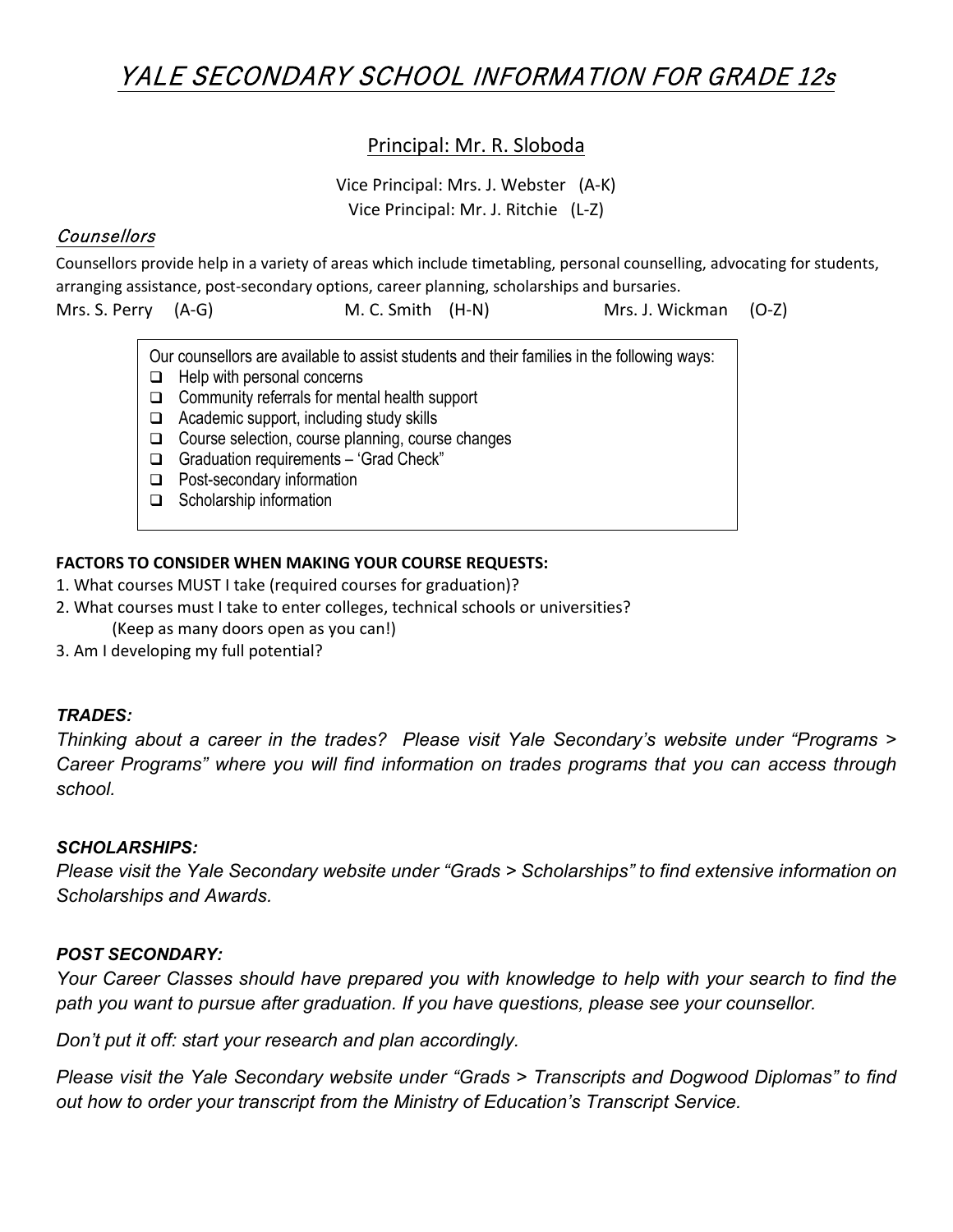# **GRADUATION REQUIREMENTS** Dogwood Diploma

*Reminder to all students and parents:* It is the responsibility of each student to ensure their course selection meets all BC Graduation Requirements as well as the entrance requirements to the post-secondary program or institution.

# **B.C. GRADUATION 80-CREDIT CHECKLIST:**

All students are now on the new 2018 grad program. Students must successfully complete **80-credits** over Grades 10-11- 12 to meet graduation requirements. The required courses and elective choice options are listed below. Please use this checklist to make sure you are on track to meet all graduation requirements using your current course requests.

It is important to note that admission requirements for various post-secondary programs also change from year to year and typically require additional, specific courses beyond this basic graduation list. If you have any questions, confirm on university and college websites and please speak with your counsellor.



# **BC GRADUATION REQUIREMENTS CHECKLIST 52 Credits of Required Courses (all courses listed are 4 credits)** o English Language Arts 10 o Science 10 o Math 10 o Physical and Health Educations 10 o Social Studies 10 o Fine Art or Applied Skill 10-12 (any course) o Career Life Education 10 o English Language Arts 11 o Social Studies 11 or 12 (any course) o Math 11 or 12 (any course) o Science 11 or 12 (any course) o English Studies 12 or First Peoples English 12 o Career Life Connections & Capstone 12 **28 Credits of Elective or Student Choice Courses** o Grade 12 course

- o Grade 12 course
- o Grade 12 course
- o Grades 10, 11 or 12 course
- o Grades 10, 11 or 12 course
- o Grades 10, 11 or 12 course

#### **Provincial Assessments**

- o Graduation Numeracy Assessment 10
- o Graduation Literacy Assessment 10
- o Graduation Literacy Assessment 12